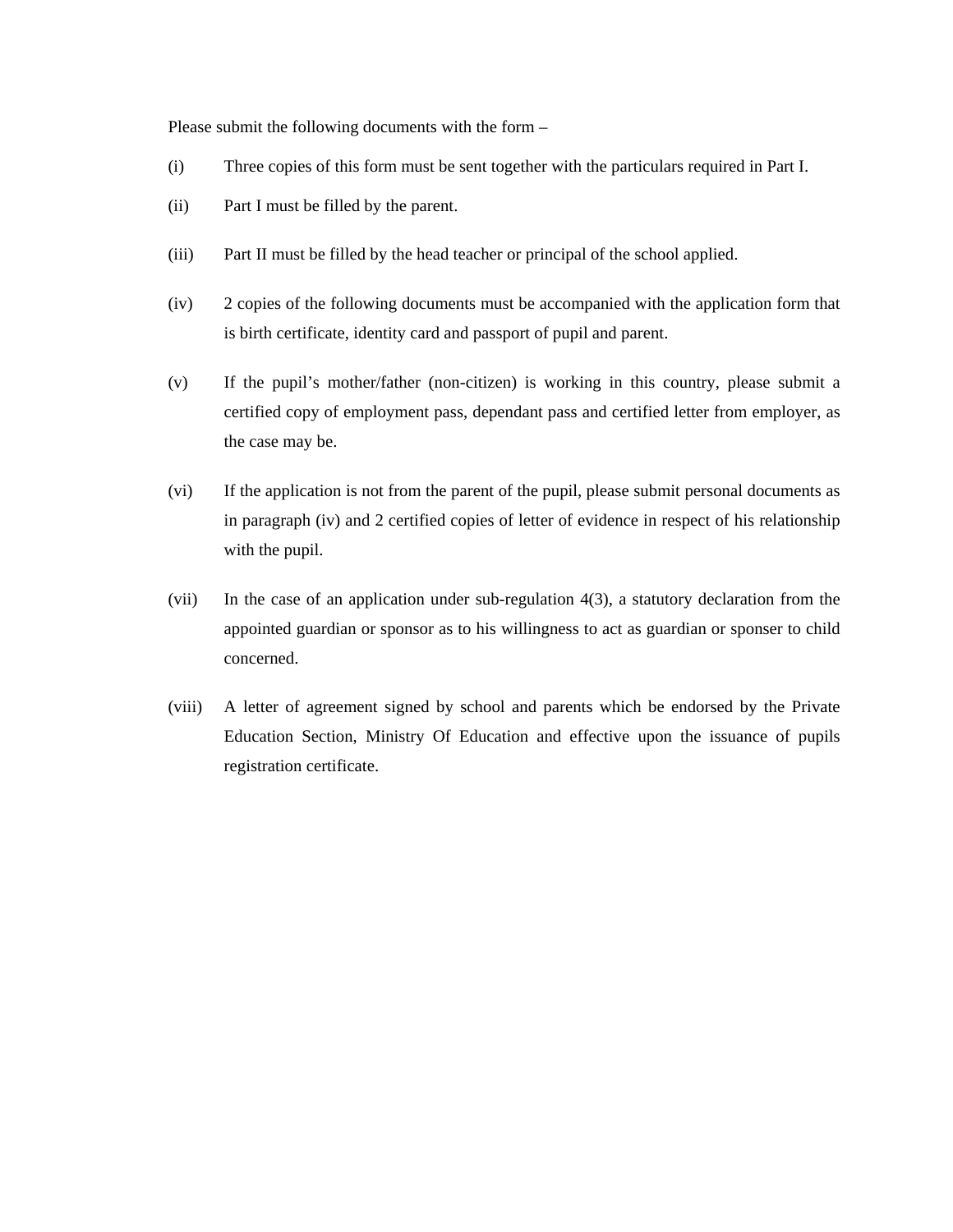BPS 12



## **FIRST SCHEDULE**

# **EDUCATION ORDER, 2003**

### **EDUCATION (SCHOOL ADMISSION AND SCHOOL REGISTER) REGULATION, 2004 APPLICATION FOR ADMISSION OF A CHILD TO A GOVERNMENT / PRIVATE SCHOOL**

## **PART I**

(To be filled by parents or guardian)

| To<br>$\ddot{\cdot}$      | Registrar General of Educational Institutions and Teachers<br>Ministry of Education<br>Brunei Darussalam |
|---------------------------|----------------------------------------------------------------------------------------------------------|
| Through<br>$\ddot{\cdot}$ | Head teacher or principal                                                                                |
|                           |                                                                                                          |
|                           |                                                                                                          |
|                           | I apply to admit my son/daughter/a child under my custody* by the name of                                |
|                           |                                                                                                          |
|                           | (Name and address of current school)                                                                     |
| to                        |                                                                                                          |
|                           | (Name and address of school)                                                                             |
|                           |                                                                                                          |
|                           |                                                                                                          |
| *Delete if inapplicable   |                                                                                                          |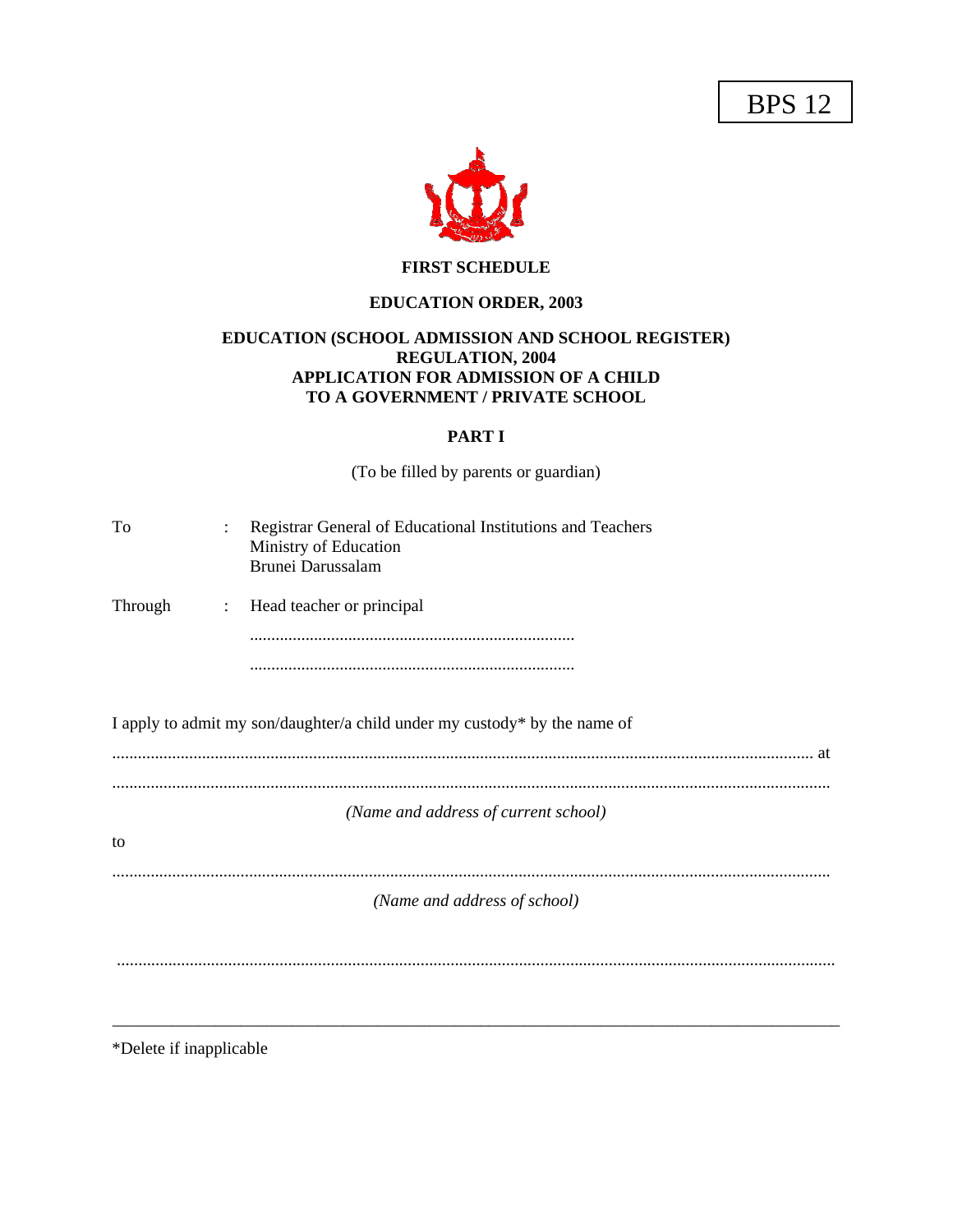# A. PARTICULARS OF PUPIL

| 1. Full name:                                                                      |  |
|------------------------------------------------------------------------------------|--|
|                                                                                    |  |
|                                                                                    |  |
|                                                                                    |  |
|                                                                                    |  |
|                                                                                    |  |
|                                                                                    |  |
| 7. Passport no. / Date of expiry of passport/period of stay in Brunei Darussalam : |  |
|                                                                                    |  |
|                                                                                    |  |
|                                                                                    |  |

# **B. PARTICULARS OF FATHER/LEGAL GUARDIAN**

1. Full name:

| 7. Passport no. / Date of expiry of passport/period of stay in Brunei Darussalam : |  |
|------------------------------------------------------------------------------------|--|
|                                                                                    |  |
|                                                                                    |  |
|                                                                                    |  |

#### **C. PARTICULARS OF MOTHER**

1. Full name:

| 7. Passport no. / Date of expiry of passport/period of stay in Brunei Darussalam : |  |  |
|------------------------------------------------------------------------------------|--|--|
|                                                                                    |  |  |
|                                                                                    |  |  |
|                                                                                    |  |  |
|                                                                                    |  |  |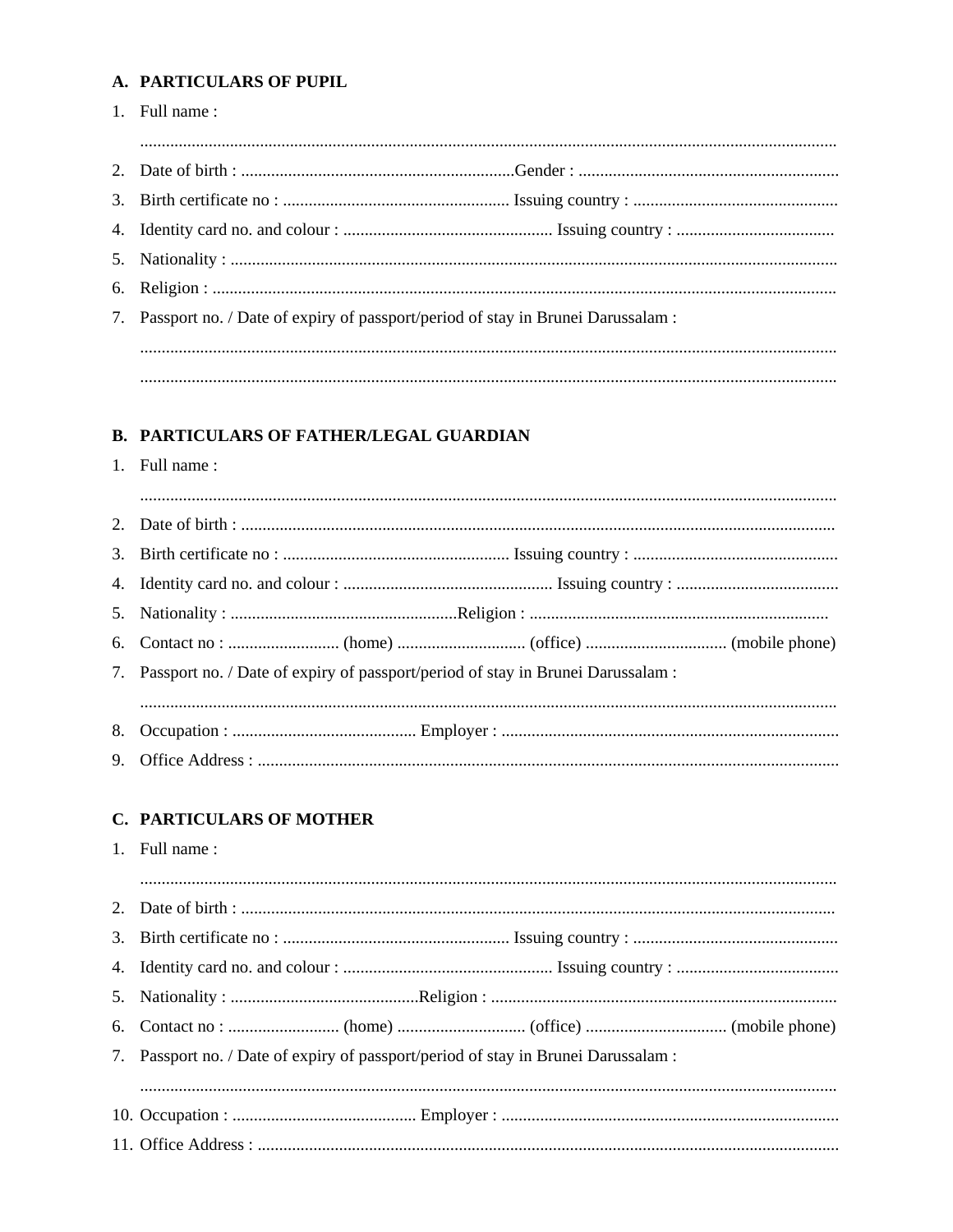# D. PARTICULARS OF GUARDIAN / SPONSOR

| 8. Passport no. / Date of expiry of passport/period of stay in Brunei Darussalam : |  |
|------------------------------------------------------------------------------------|--|
|                                                                                    |  |
|                                                                                    |  |
|                                                                                    |  |
| 11. Address in Brunei Darussalam :                                                 |  |
|                                                                                    |  |
|                                                                                    |  |
|                                                                                    |  |
|                                                                                    |  |

## E. IS THE NAME OF THE ABOVE PUPIL INCLUDED IN THE

| Father's passport? | Yes/No |
|--------------------|--------|
| Mother's passport  | Yes/No |

## F. DECLARATION

 $(Name)$ 

do hereby solemnly declare that -

- (a) The statements contained in this application form and the documents attached are true to the best of my knowledge and belief; and
- (b) The signature on this application form is in my handwriting.

Signed and declared by me,

 $\left($  $\rightarrow$